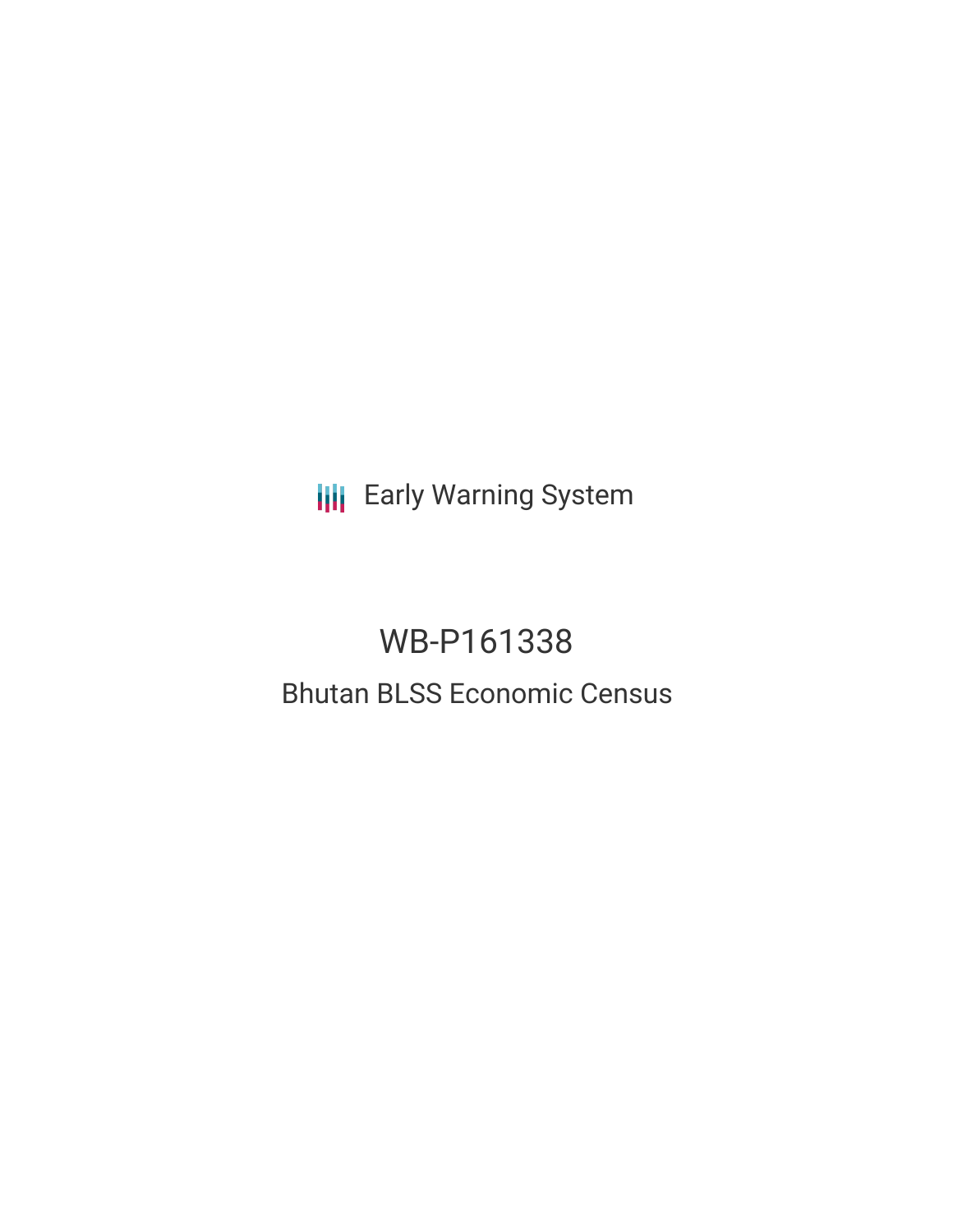

**Sectors** Law and Government **Investment Amount (USD)** \$ 0.68 million **Project Cost (USD)** \$ 0.68 million

| Countries                     | Bhutan                                        |
|-------------------------------|-----------------------------------------------|
| <b>Financial Institutions</b> | World Bank (WB)                               |
| Status                        | Approved                                      |
| <b>Bank Risk Rating</b>       | C                                             |
| <b>Voting Date</b>            | 2017-02-02                                    |
| <b>Borrower</b>               | Kingdom of Bhutan, National Statistics Bureau |

WB-P161338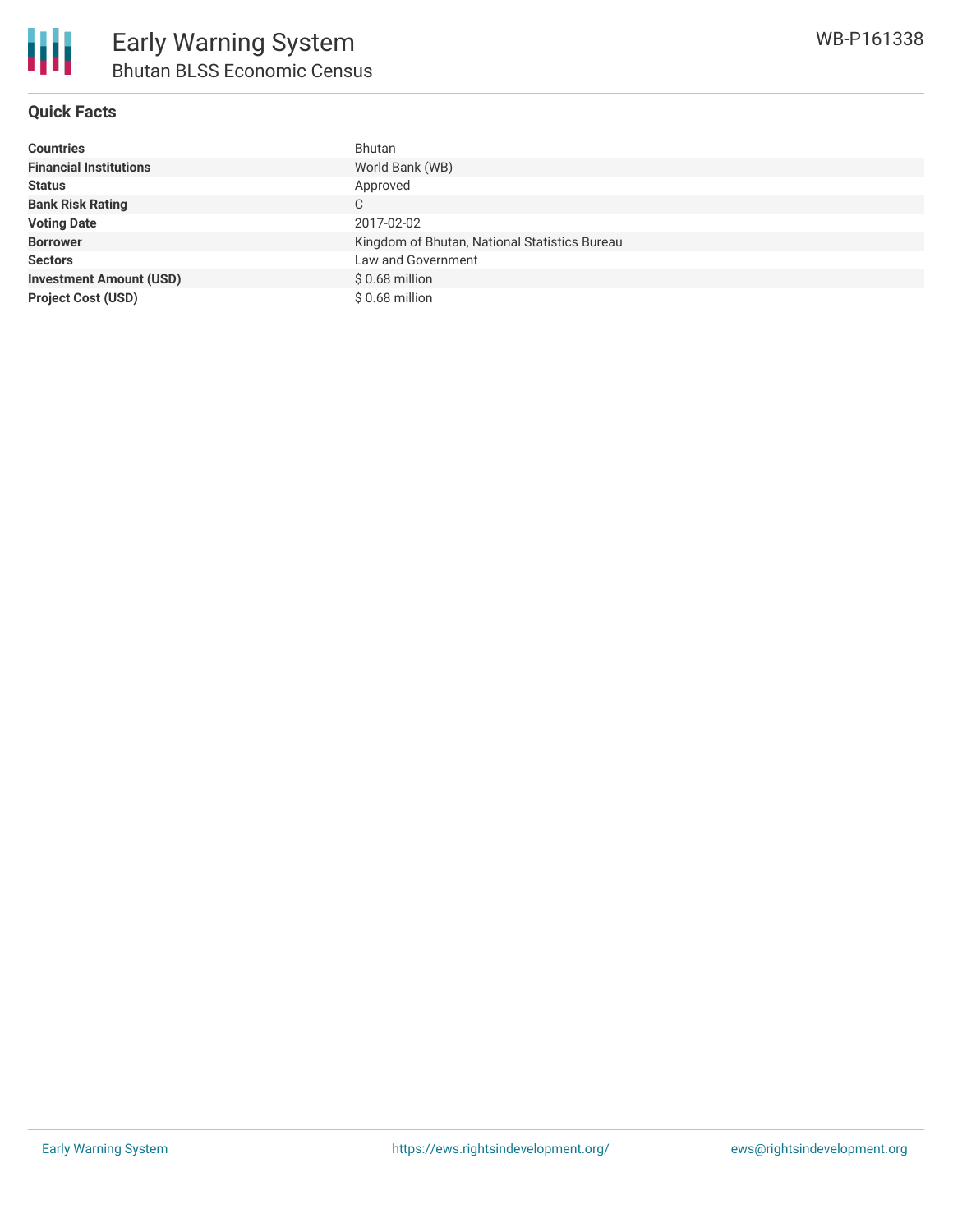

## **Project Description**

The development objective is to support the National Statistics Bureau (NSB) to collect, analyze and disseminate data by carrying out the Bhutan Living Standard Survey and the Economic Census and contribute to strengthening its capacity. Safeguard policies do not apply for this project.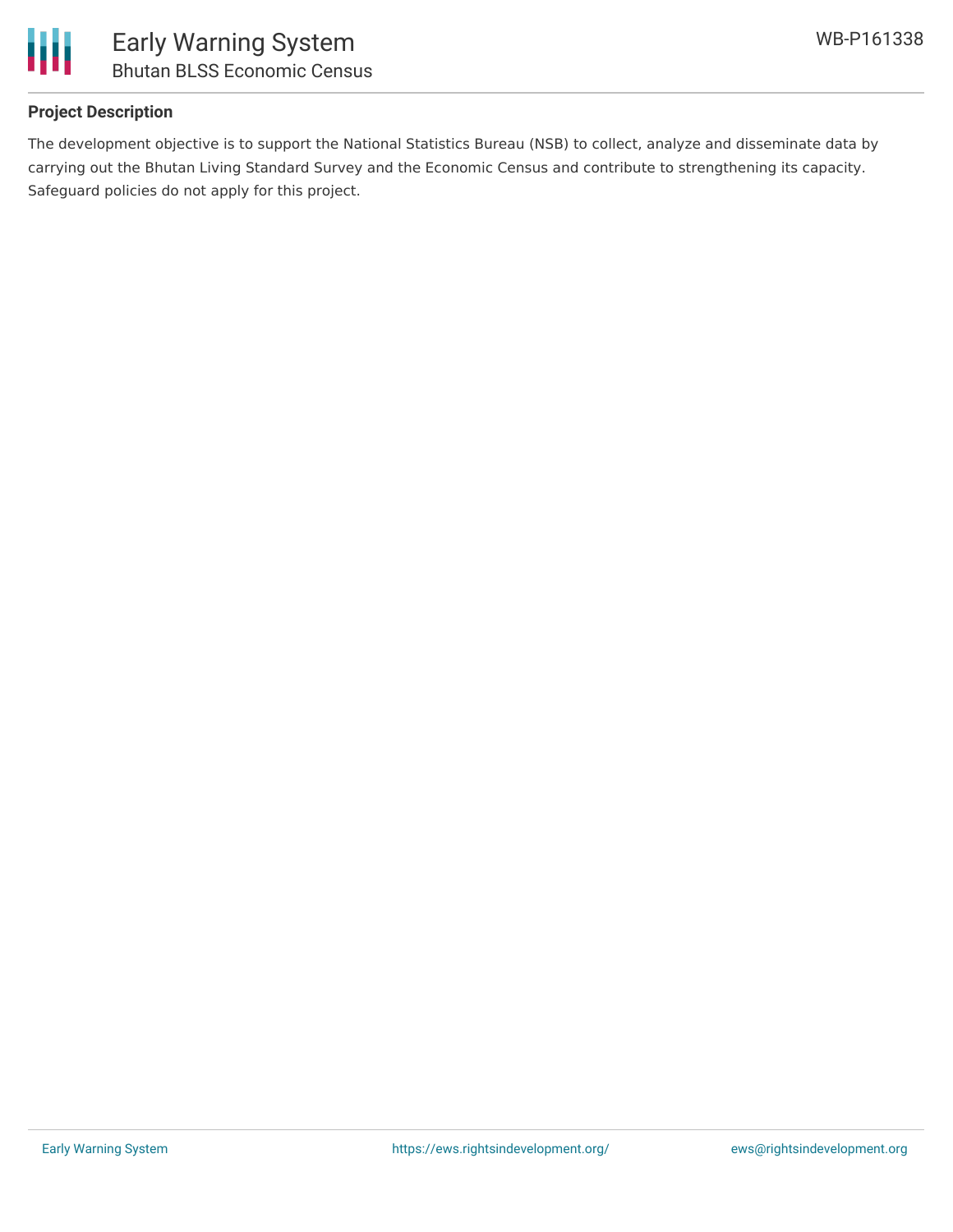## **Investment Description**

World Bank (WB)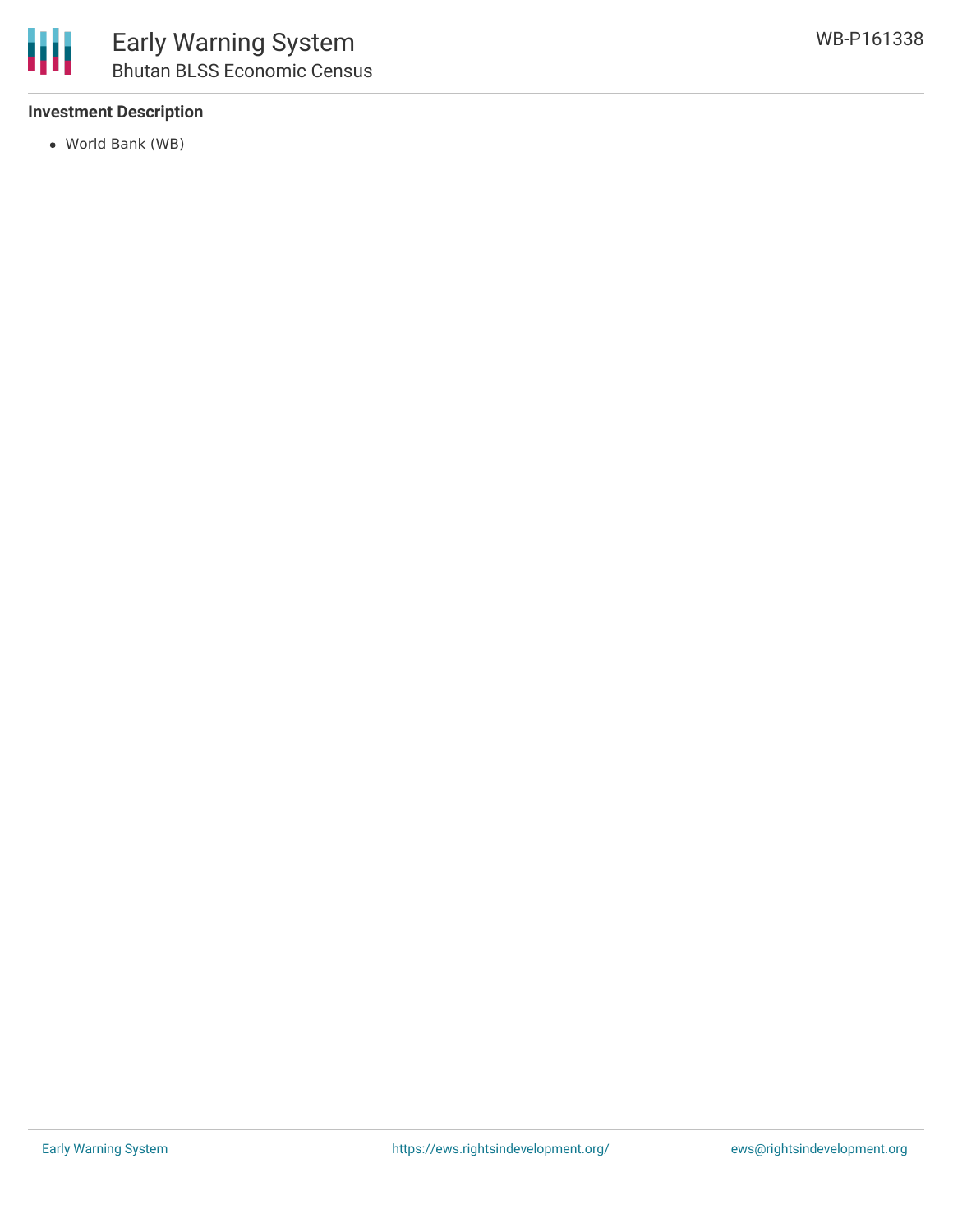

#### **Contact Information**

Team Leader: Hiroki Uematsu Economist, World Bank Telephone No.: 473-0619 Email Address: huematsu@worldbank.org

ACCOUNTABILITY MECHANISM OF WORLD BANK

The World Bank Inspection Panel is the independent complaint mechanism and fact-finding body for people who believe they are likely to be, or have been, adversely affected by a World Bank-financed project. If you submit a complaint to the Inspection Panel, they may investigate to assess whether the World Bank is following its own policies and procedures for preventing harm to people or the environment. You can contact the Inspection Panel or submit a complaint by emailing ipanel@worldbank.org. You can learn more about the Inspection Panel and how to file a complaint at:

http://ewebapps.worldbank.org/apps/ip/Pages/Home.aspx.